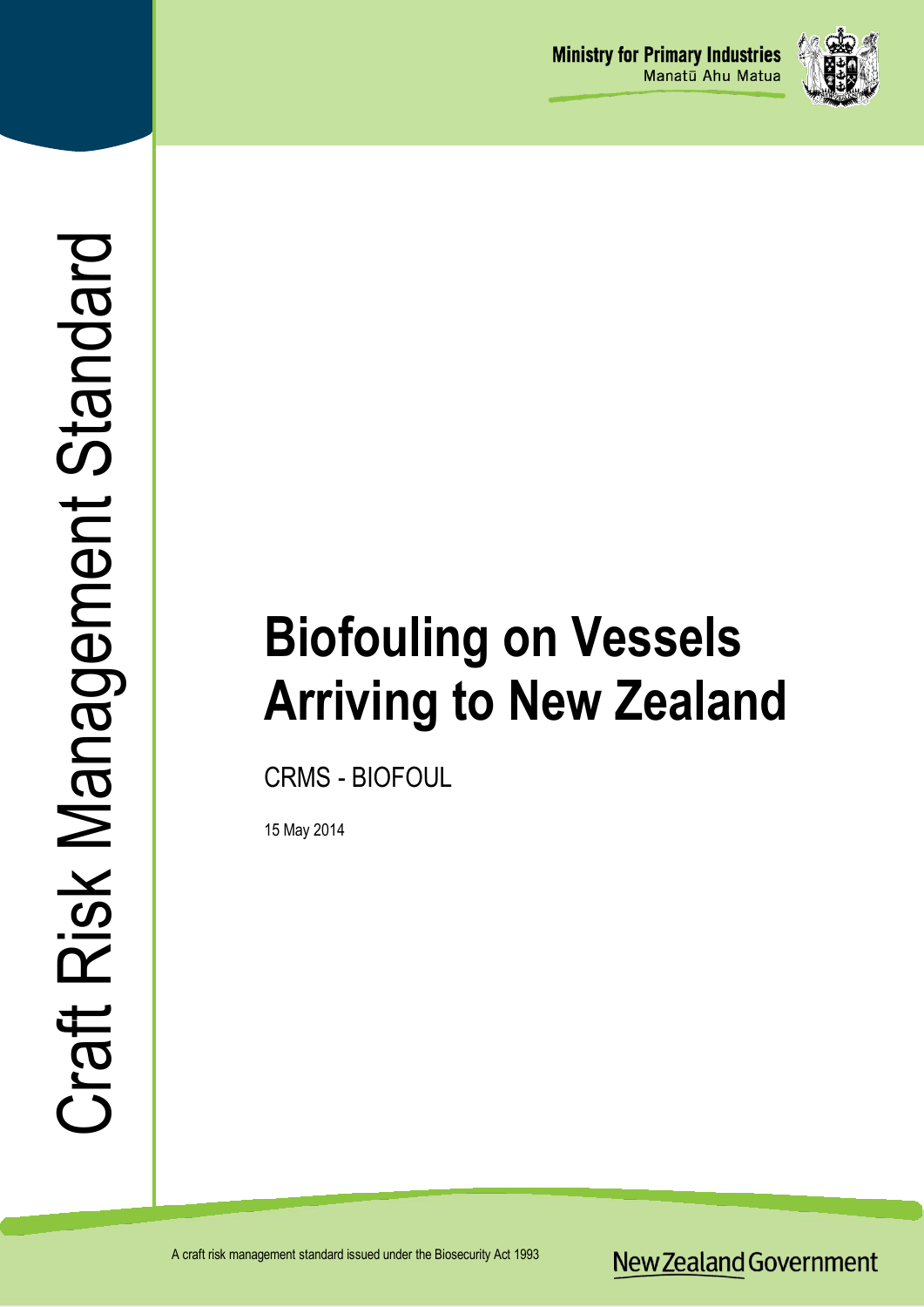# **TITLE**

Craft Risk Management Standard: Biofouling on Vessels Arriving to New Zealand

# **COMMENCEMENT**

This Craft Risk Management Standard comes into force on the 15<sup>th</sup> of May 2018

# **ISSUING AUTHORITY**

This Craft Risk Management Standard is issued

Dated at Wellington this day of 2014

Peter Thomson Director, Plants, Food & Environment Ministry for Primary Industries (acting under delegated authority of the Director General) A copy of the instrument of delegation may be inspected at the Director General's office.

Contact for further information Ministry for Primary Industries (MPI) Standards Branch Plants, Food and Environment Directorate PO Box 2526, Wellington 6140 Email: standards@mpi.govt.nz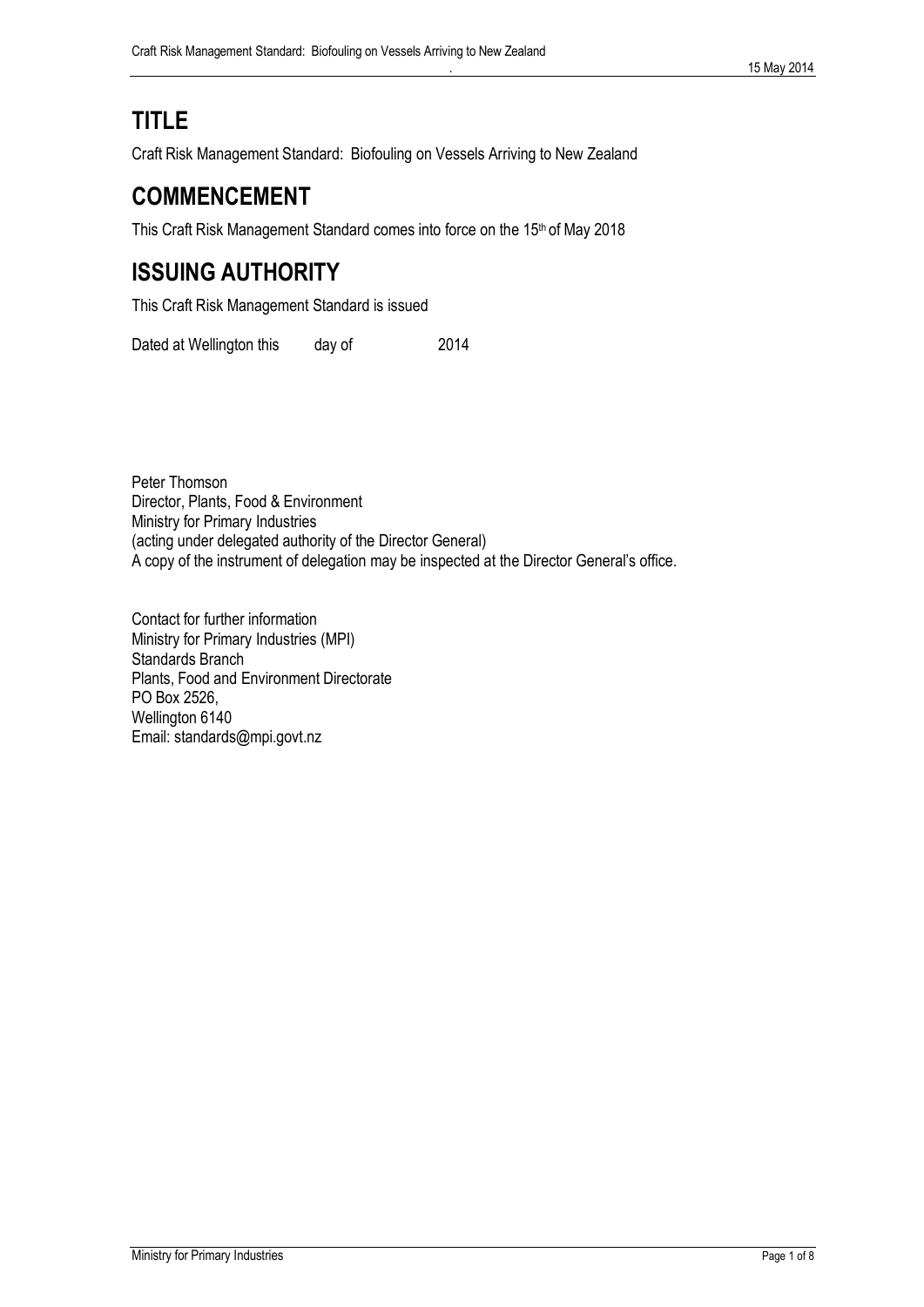| <b>Contents</b> | age |
|-----------------|-----|
|                 |     |

|                                    | <b>Introduction</b>                                                                       |             |
|------------------------------------|-------------------------------------------------------------------------------------------|-------------|
| 1.1<br>1.2                         | <b>Part 1: Preliminary Provisions</b><br>Application                                      | 4<br>4<br>4 |
| 1.3                                | The outcome this standard is seeking to achieve<br>Incorporation of material by reference | 4           |
| Part 2:<br>2.1<br>$2.2\phantom{0}$ | <b>Requirements</b><br>'Clean Hull' requirement<br>'Clean Hull' thresholds                | 5<br>5<br>5 |
| 2.3<br>2.4                         | Acceptable measures for meeting the standard<br>Information requirements                  | 6<br>7      |
|                                    | <b>Appendix 1: Definitions</b>                                                            | 8           |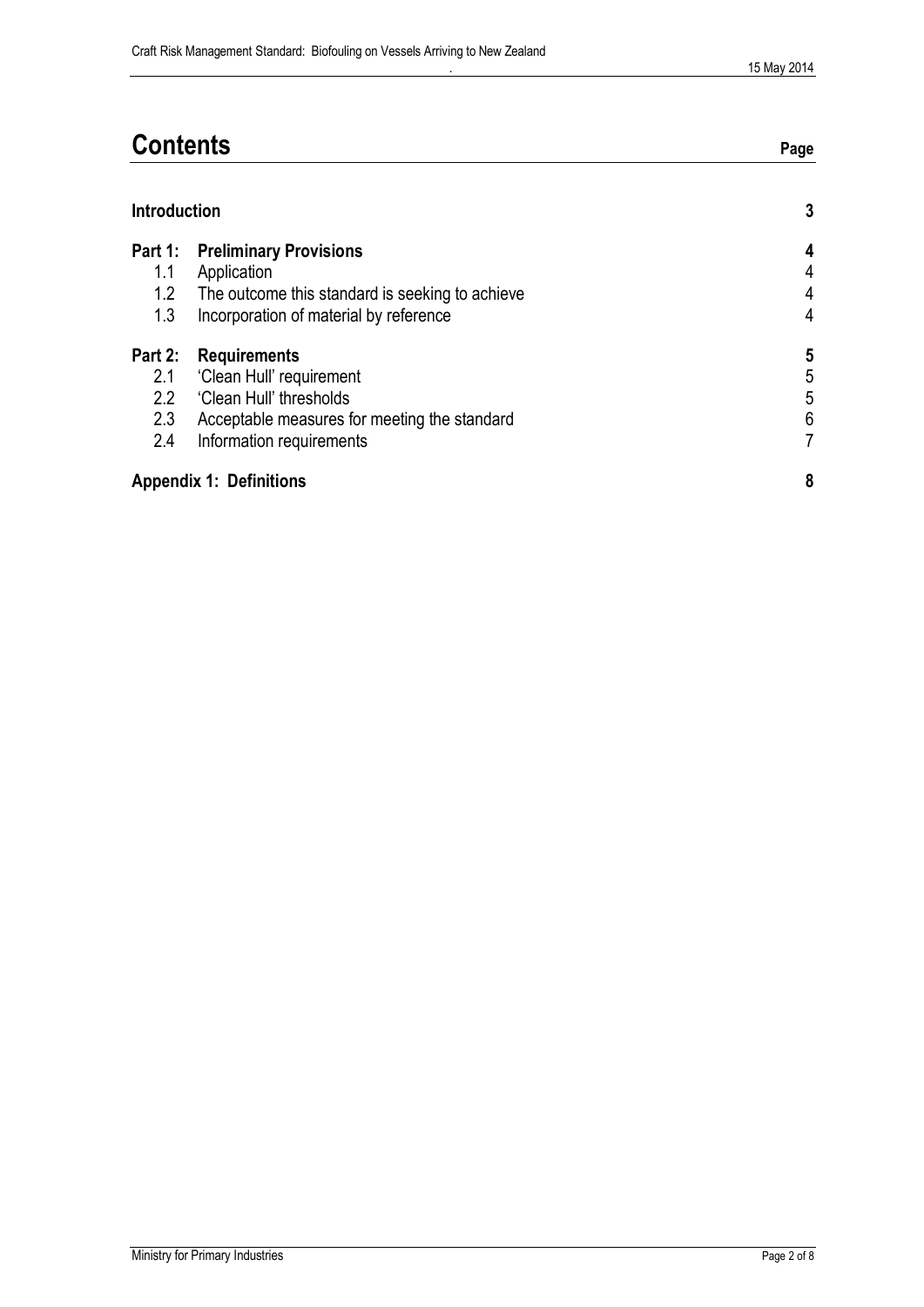# <span id="page-3-0"></span>**Introduction**

This introduction is not part of the Craft Risk Management Standard, but is intended to indicate its general effect.

# **Purpose**

(1) This Craft Risk Management Standard (CRMS) specifies the requirements for management of biofouling risk associated with vessels (sea craft) that are entering New Zealand territorial waters.

# **Background**

(2) Vessel biofouling is a major pathway for the introduction of non-indigenous marine organisms into New Zealand's territorial waters, some of which may be harmful to New Zealand's resources, economy, environment, and/or people's health and well being. This CRMS manages the risk of introduction into New Zealand's territorial waters of harmful organisms associated with arriving vessels.

# **Who should read this Craft Risk Management Standard?**

(3) Operators and persons in charge of either vessels based in New Zealand, voyaging in and out of the country, or vessels originating from outside and arriving into New Zealand territory as occasional or regular visitors.

# **Why is this important?**

- (4) An operator or the person in charge of a vessel, must take all **r**easonable steps to comply with this standard. Any vessel that does not meet the requirements of this standard is likely be directed under section 32 or 33 of the Biosecurity Act 1993 (the Act) to take action to mitigate the risk and, if mitigation measures cannot be taken, is likely to be directed to leave New Zealand.
- (5) Deliberate non-compliance with the requirements of this standard or negligence leading to noncompliance will lead to increased intervention regimes (e.g. inspections or audits).

# **Other information**

- (6) A four year lead-in period from the date of issue to commencement of enforcement of this standard is included to allow shipping, and other vessel operators, time to make any adjustments needed to their hull maintenance regimes. Voluntary compliance is encouraged during the lead-in period.
- (7) A guidance document giving information needed for complying with this standard will be available on the MPI website.
- (8) A vessel operator may submit, for MPI approval, a Craft Risk Management Plan under section 24K of the Act as an alternative to meeting the requirements of the CRMS. Under the Act, such a plan must contain requirements that are equivalent to but different from those specified in the CRMS.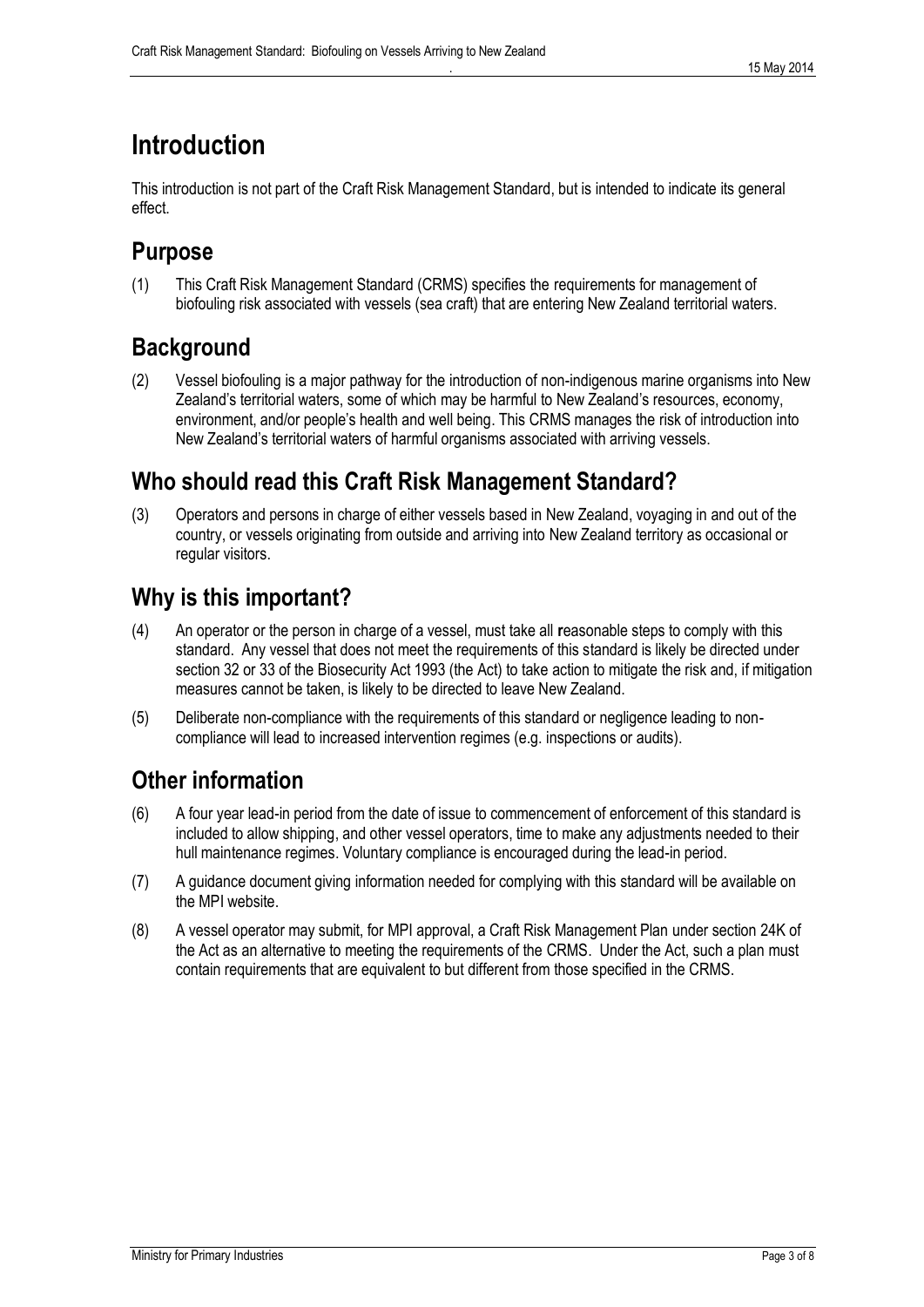# <span id="page-4-0"></span>**Part 1: Preliminary Provisions**

# <span id="page-4-1"></span>**1.1 Application**

- (1) This standard applies to the operator or person in charge<sup>1</sup> of any vessel that will anchor, berth or be brought ashore in New Zealand after a voyage originating outside New Zealand's territorial waters<sup>2</sup>. It does not apply where a vessel has not entered the territorial waters of another country ever or since it was last verified as compliant<sup>3</sup>.
- (2) This standard applies to the risk of the introduction into New Zealand of harmful organisms carried as biofouling on the submerged or periodically submerged parts of the hull<sup>4</sup>.

### <span id="page-4-2"></span>**1.2 The outcome this standard is seeking to achieve**

(1) The outcome of this standard is to minimise the entry into New Zealand of those harmful organisms that constitute vessel biofouling<sup>5</sup> or are harboured in the biofouling<sup>6</sup>.

### <span id="page-4-3"></span>**1.3 Incorporation of material by reference**

- (1) The following documents are incorporated by reference:
	- i) IMO guidelines, the 2011 Guidelines for the Control and Management of Ships' Biofouling to Minimize the Transfer of Invasive Aquatic Species (Resolution MEPC.207(62)), adopted on 15 July 2011, or updates of these guidelines.
	- ii) Approved Biosecurity Treatments MPI-STD-ABTRT, the current version at time of reference
- (2) Under section 142O(3) of the Biosecurity Act, it is declared that section 142O(1) does not apply. That is, a notice under section 142O(2) of the Act is not required to be published before material, that amends or replaces any material incorporated by reference, has legal effect as part of the documents in (1) above.

l

<sup>1</sup> Any specific component of meeting the Requirements is expected to be carried out by an operator or person in charge of the vessel

<sup>–</sup> in particular, whoever has this type of activity as part of their normal duties or responsibilities in respect to the vessel

<sup>2</sup> See definition in Definitions (Appendix 1)

<sup>&</sup>lt;sup>3</sup> Means verified by an MPI-approved provider following inspection of the hull

<sup>4</sup> See definition of 'hull' in Definitions (Appendix 1)

<sup>5</sup> Such as algae, barnacles, mussels and oysters

<sup>6</sup> Such as free living worms, sea-stars, fish or shrimps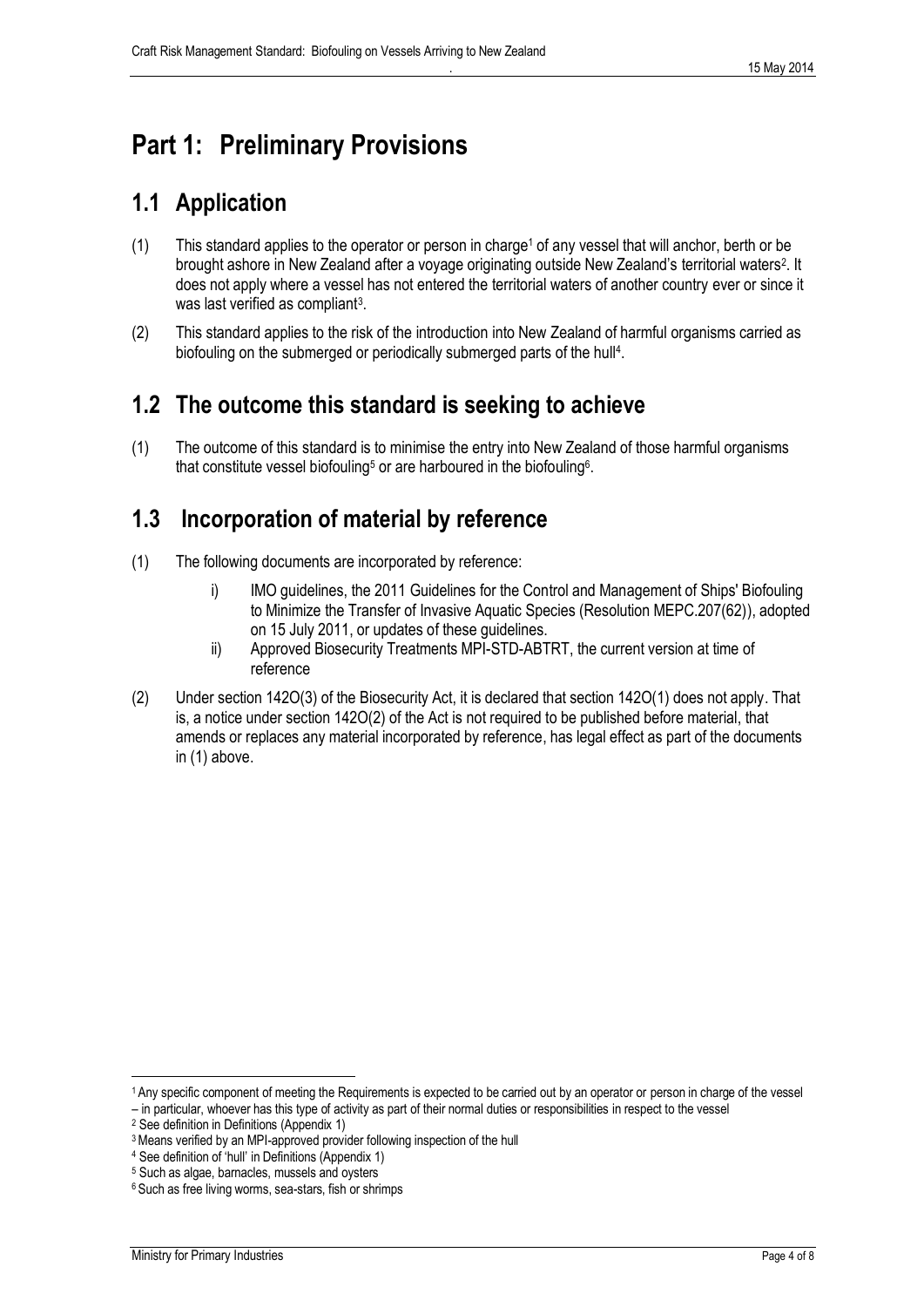# <span id="page-5-0"></span>**Part 2: Requirements**

### <span id="page-5-1"></span>**2.1 'Clean Hull' requirement**

- (1) A vessel must arrive in New Zealand<sup>7</sup> with a 'clean hull'.
- (2) A hull is considered to be a 'clean hull' when no biofouling of live organisms is present other than that within the thresholds below.

# <span id="page-5-2"></span>**2.2 'Clean Hull' thresholds**

- (1) The following criteria are used in assessing whether a vessel has a 'clean hull' according to vessel category. There are two different vessel categories and applicable biofouling thresholds. These are for 1) long-stay vessels and 2) short-stay vessels and are explained below. The vessel category applies from time of arriving to New Zealand to time of departing New Zealand territory. The thresholds of allowable biofouling for each category are given in Tables 1 and 2.
- (2) The meaning of 'hull' (including various parts mentioned in Table 1 and 2) is given in Definitions (Appendix 1).
	- a) **'Long-stay vessels'** means those vessels intending to remain in New Zealand for 21 days or longer, or those vessels intending to visit areas other than those designated under section 37 of the Biosecurity Act 1993 (the Act) as 'Places of First Arrival'.

| Hull part         | <b>Allowable biofouling</b>     |
|-------------------|---------------------------------|
| All hull surfaces | Slime layer;<br>Goose barnacles |

#### **Table 1: Biofouling Threshold for Long-Stay Vessels**

b) **'Short-stay vessels'** means those vessels intending to remain in New Zealand for 20 days or less and to only visit places designated under section 37 of the Act as 'Places of First Arrival'. These vessels generally remain under 'biosecurity surveillance' while in New Zealand territory rather than becoming fully cleared of risk goods.

| <b>Hull part</b>    | <b>Allowable biofouling</b>                                                                                                                                                                                                                                                                                                                                                                                             |
|---------------------|-------------------------------------------------------------------------------------------------------------------------------------------------------------------------------------------------------------------------------------------------------------------------------------------------------------------------------------------------------------------------------------------------------------------------|
| All hull surfaces   | Slime layer;<br>Goose barnacles.                                                                                                                                                                                                                                                                                                                                                                                        |
| Wind and water line | Green algae growth of unrestricted cover and no more than 50 mm in<br>frond, filament or beard length;<br>Brown and red algal growth of no more than 4 mm in length;<br>Incidental (maximum of 1%) coverage of one organism type of either<br>tubeworms, bryozoans or barnacles, occurring as:<br>isolated individuals or small clusters; and<br>a single species, or what appears to be the same species.<br>$\bullet$ |

#### **Table 2: Biofouling Threshold for Short-Stay Vessels**

 $\overline{\phantom{a}}$ 

<sup>&</sup>lt;sup>7</sup> Arrive in New Zealand, in relation to a vessel, means to anchor, berth, or come ashore in NZ territory after a voyage originating outside NZ territory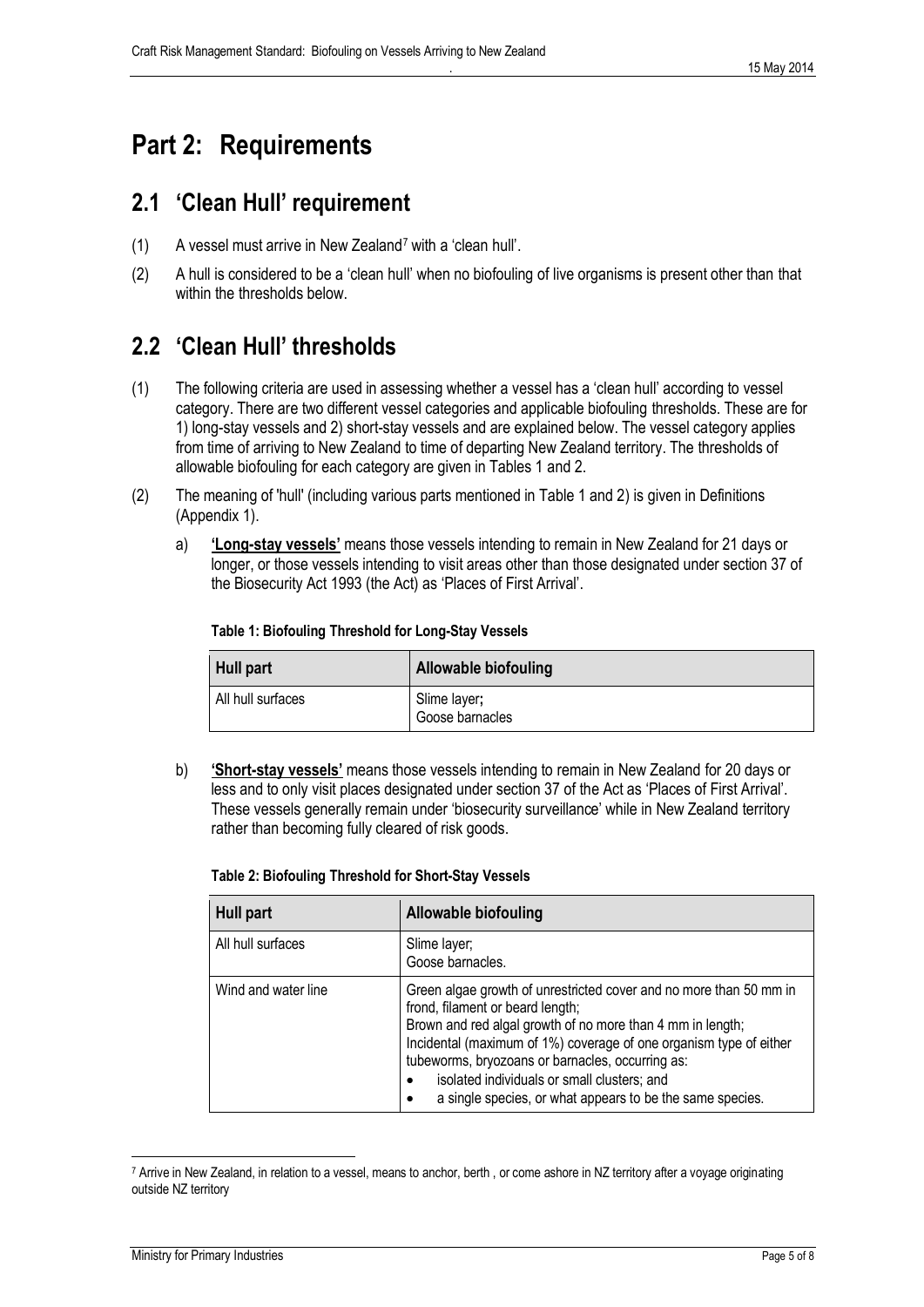| Hull area   | Algal growth occurring as:<br>no more than 4 mm in length; and<br>continuous strips and/or patches of no more than 50 mm in width.<br>Incidental (maximum of 1%) coverage of one organism type of either<br>tubeworms, bryozoans or barnacles, occurring as:<br>isolated individuals or small clusters that have no algal                                                                                                                                                                                                                                                                                                                                                                                      |
|-------------|----------------------------------------------------------------------------------------------------------------------------------------------------------------------------------------------------------------------------------------------------------------------------------------------------------------------------------------------------------------------------------------------------------------------------------------------------------------------------------------------------------------------------------------------------------------------------------------------------------------------------------------------------------------------------------------------------------------|
|             | overgrowth; and<br>a single species, or what appears to be the same species.                                                                                                                                                                                                                                                                                                                                                                                                                                                                                                                                                                                                                                   |
| Niche areas | Algal growth occurring as:<br>no more than 4 mm in length; and<br>continuous strips and/or patches of no more than 50 mm in width.<br>Scattered (maximum of 5%) coverage of one organism type of either<br>tubeworms, bryozoans or barnacles, occurring as:<br>widely spaced individuals and/or infrequent, patchy clusters that<br>have no algal overgrowth; and<br>a single species, or what appears to be the same species; and<br>Incidental (maximum of 1%) coverage of a second organism type of<br>either tubeworms, bryozoans or barnacles, occurring as:<br>isolated individuals or small clusters that have no algal<br>overgrowth; and<br>a single species, or what appears to be the same species. |

#### **Guidance**

Refer to the guidance document for illustrations and photo examples of the biofouling allowances.

### <span id="page-6-0"></span>**2.3 Acceptable measures for meeting the standard**

- (1) One of the following measures must be applied to meet the 'Clean Hull' requirement:
	- a) Cleaning before visit to New Zealand, (or immediately on arrival in a facility or by a system, approved<sup>8</sup> by MPI). All biofouling must be removed from all parts of the hull and this must be carried out less than 30 days before arrival to New Zealand or within 24 hours after time of arrival
	- b) Continual Maintenance using best practice including: application of appropriate antifoul coatings; operation of marine growth prevention systems on sea-chests; and in-water inspections with biofouling removal as required. Following the IMO Biofouling Guidelines<sup>9</sup> is recognised as an example of best practice
	- c) Application of Approved Treatments<sup>10</sup>. Treatments are approved and listed under the Approved Biosecurity Treatments MPI-STD- ABTRT.

#### **Guidance**

As an alternative to the Acceptable Measures above, a vessel operator may submit, for MPI approval, a Craft Risk Management Plan under section 24K of the Act (which includes steps that will be taken to reduce risk to the equivalent degree as meeting the requirements of this standard)

l

<sup>8</sup> Means approved as a transitional facility under section 39 of the Act

<sup>9</sup> The current version, including templates for biofouling management plans and records, can be read on MPI's website here [http://www.biosecurity.govt.nz/files/biosec/policy-laws/intl/2011-imo-guidelines.pdf.](http://www.biosecurity.govt.nz/files/biosec/policy-laws/intl/2011-imo-guidelines.pdf) 

<sup>10</sup> 'Approved Treatment' includes any treatment for meeting the outcome of standard that has received MPI approval and is listed on the MPI website.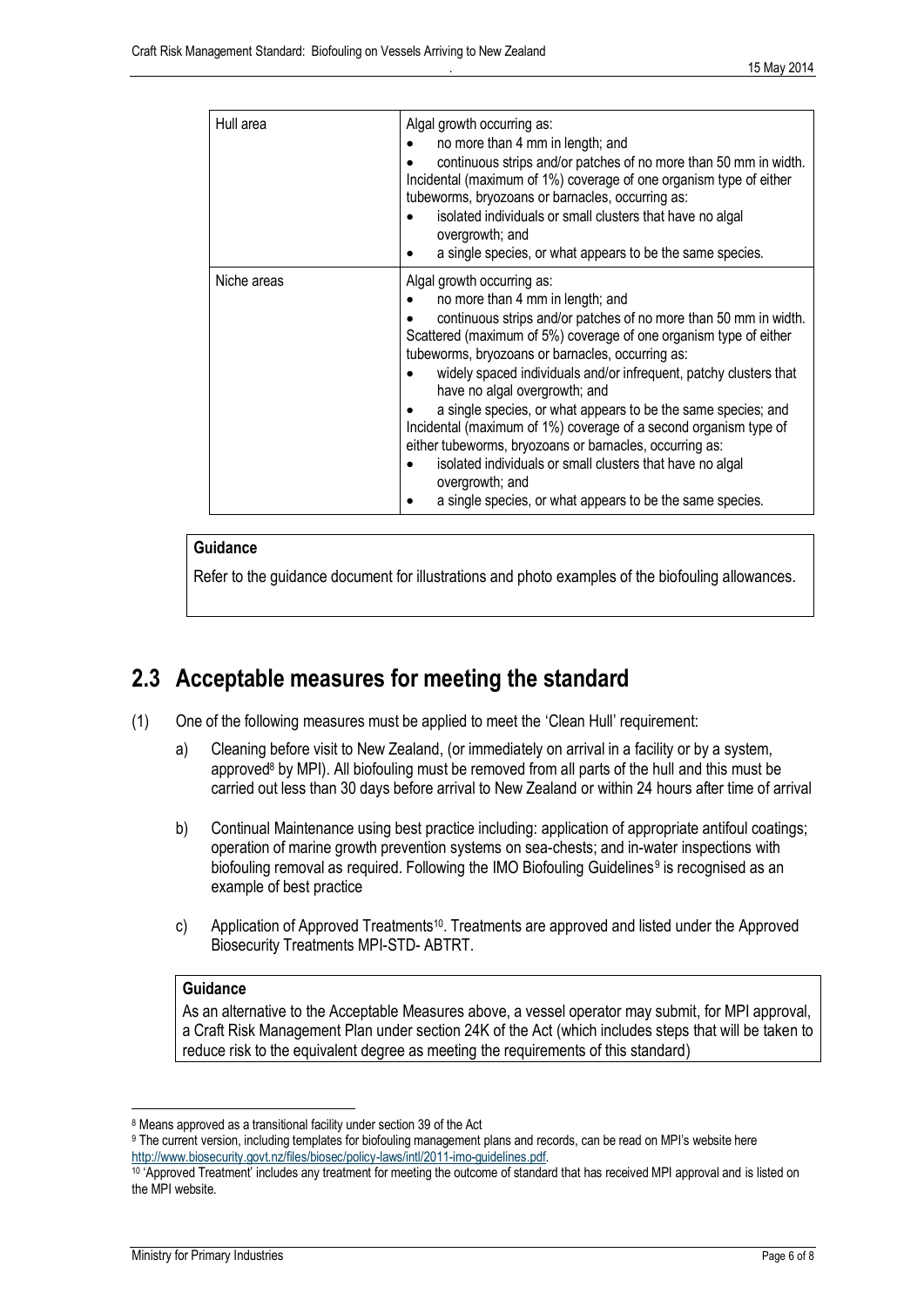#### **Guidance**

Refer to the Guidance Document for information on: how to apply for approval of treatments, requirements for approval of treatments, and list of generally available approved treatments and for examples of evidence of measures that can be presented on arrival to expedite clearance.

### <span id="page-7-0"></span>**2.4 Information requirements**

- (1) Prior to arriving in New Zealand all operators of vessels must provide to MPI the following information (via the Advanced Notice of Arrival and associated documents).
	- a) Intended length of stay within New Zealand territory and intentions in respect of places to be visited
	- b) Whether the vessel has spent any extended periods mainly stationary in a single location
	- c) If the vessel is coming in to undergo biofouling cleaning on arrival, any formal arrangement for cleaning or treatment and whether they will be undertaken immediately upon arrival (within 24 hours)
	- d) What measures have been or will be used to meet the requirements of the standard, or
	- e) Whether the operator has chosen to operate an MPI approved Craft Risk Management Plan (CRMP) as an alternative to meeting the requirements of the standard.
- (2) The following information (if relevant) must be held on the vessel and provided to MPI in an appropriate form if requested. (This is in addition to information to be provided prior to arrival).
	- a) Information on the antifouling regime and any marine growth prevention systems used
	- b) Whether applying the IMO Biofouling Guidelines, including employing a biofouling management plan showing the hull maintenance and inspection regime and records of biofouling management kept, preferably consistent with the template in the IMO quidelines<sup>11</sup>
	- c) If applicable to the vessel, its latest International Anti-fouling System Certificate or International Anti-fouling System Declaration
	- d) Date and reporting from the latest hull biofouling inspection (undertaken either on land or inwater) that was initiated by the vessel operator.

l

<sup>11</sup> The current version, including templates for biofouling management plans and records, can be read on MPI's website here [http://www.biosecurity.govt.nz/files/biosec/policy-laws/intl/2011-imo-guidelines.pdf.](http://www.biosecurity.govt.nz/files/biosec/policy-laws/intl/2011-imo-guidelines.pdf)